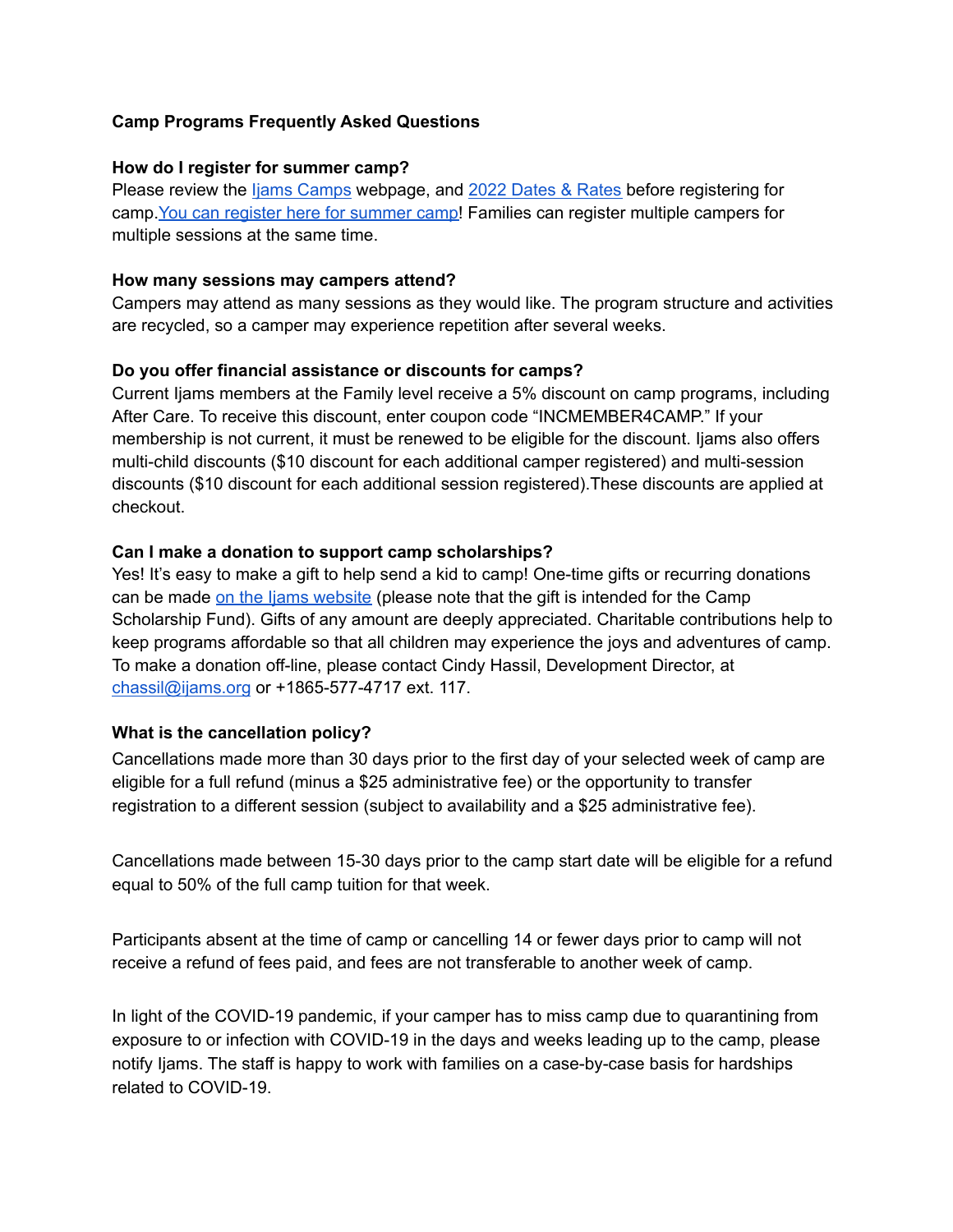#### **What is your current COVID-19 policy?**

Here are Ijams Nature Center's most up-to-date COVID-19 [policies and safety practices.](https://docs.google.com/document/d/1ZjHmDI6ya3dwUN-stFStPwNLvmW3C3gVtAzkvBIY4dk/edit?usp=sharing) Policies are subject to change; Ijams staff will update this link and communicate any changes with enrolled families.

## **Do you offer payment plans for camp?**

Yes. During registration, families will have the option to pay in a lump sum or in four installments. Email Lindsay Whitaker, Youth Programs Manager, at Iwhitaker@ijams.org with questions about payment plans.

#### **Can I pay by check?**

Yes. Please email Lindsay Whitaker, Youth Programs Manager, at *Iwhitaker@ijams.org to make* arrangements to pay by check.

#### **Is Before or After Care offered?**

Before Care is not offered for any Ijams summer camp. Please make arrangements to drop your camper off no earlier than 8:50 a.m. each camp day.

After Care is offered at Nature Discovery Camp and Nature Adventure Camp, and can be added at the time of registration. After Care is offered from 3-5 p.m. After Care can be purchased at the time of registration or while camp is in session. Families may purchase an After Care package or may purchase After Care by the day. After Care fees are as follows:

- 1 day of After Care: \$25 per camper, per day
- 2 days of After Care: \$50 per camper, per day
- 3 or more days of After Care: \$60, per camper *(this package includes up to 5 days of After Care for the price of 3 days)*

Every 10 minutes after your camper's pick-up time, \$10 will be accrued. For example, if your camper does not have After Care, your camper must be picked up by 3:15. Campers picked up between 3:16-3:25 will be charged \$10. Campers picked up between 3:26-3:35 will be charged \$20. The same fees will be charged for campers picked up after 12:15 (*applicable to preschool camp)* and for campers picked up after 5:00 (*applicable to After Care campers).*

## **What should my camper bring to camp each day?**

All campers should bring the following items to camp every day:

- $\Box$  Weather-appropriate clothing and closed-toe shoes/boots, to allow most of each day to be spent outside.
- $\Box$  A couple of facial masks for campers to wear when in larger groups or inside.
- $\Box$  Day pack durable enough to hold a lunchbox, change of clothes, water bottle, and any other personal items that your camper can move about comfortably in.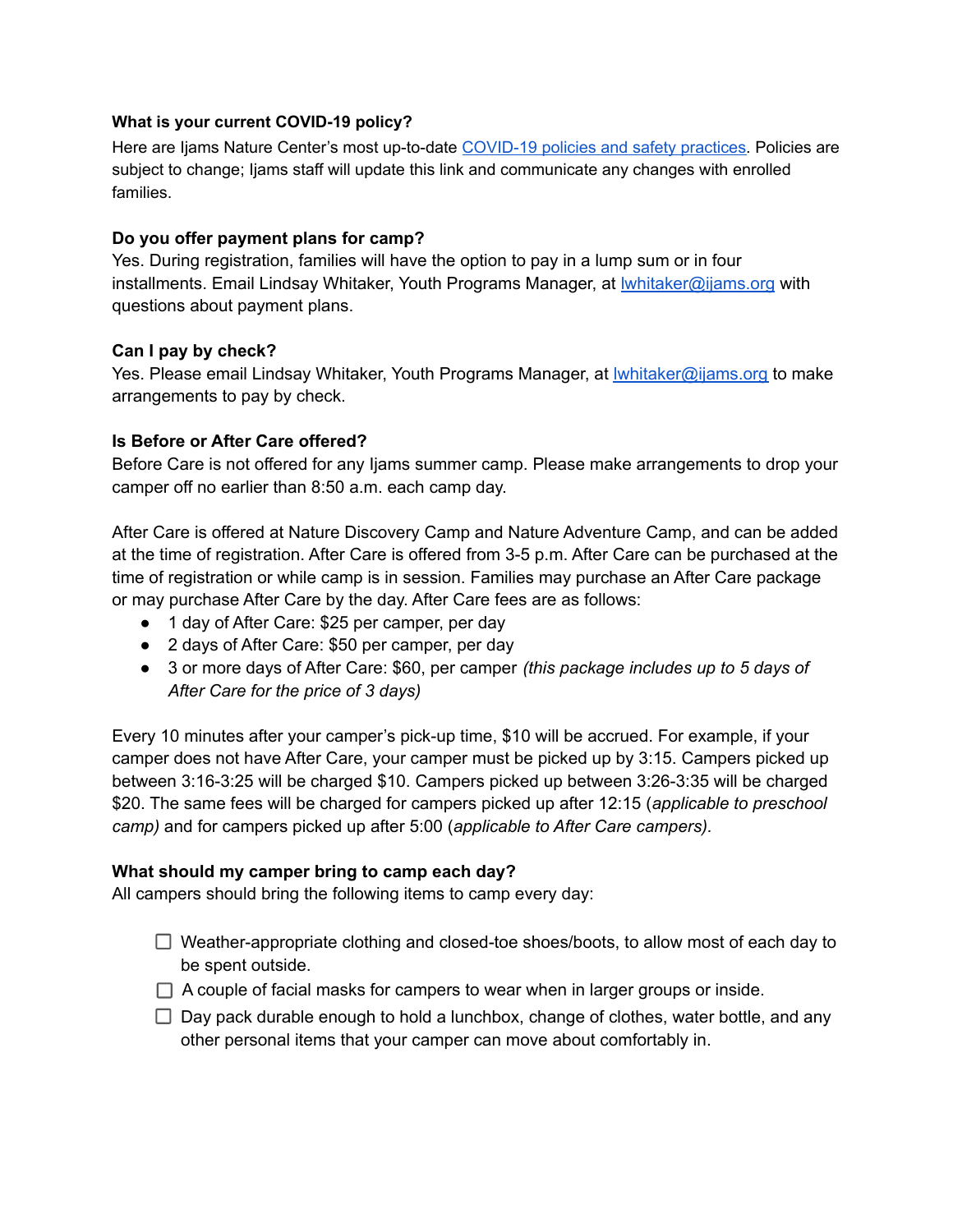- $\Box$  A complete change of clothing for each day of camp, including an extra pair of CLOSED-TOE SHOES that can get wet. Old sneakers, water shoes, and sandals with heel straps work great! Flip-flops do not adequately protect feet.
- $\Box$  One pair of LONG PANTS for rock scrambling and/or bouldering.
- $\Box$  Rain jacket or poncho (when applicable).
- $\Box$  Snack and lunch Please pack plenty of food for morning and afternoon snacks as well as lunch; an ice pack is recommended. Campers eat outside picnic-style; please pack accordingly.
- $\Box$  Sunscreen Please apply sunscreen to your camper before camp starts each day. Staff/campers will reapply as needed.
- $\Box$  Hat for sun protection; sunglasses are recommended.
- $\Box$  At least one filled, refillable water bottle.
- $\Box$  Mosquito and tick repellent is recommended. Please apply before camp starts each day if interested. Staff/campers will reapply as needed. Please check for ticks daily after camp.

#### **Will my children be in the same group at camp?**

In any given camp session, campers will spend the majority of their time in groups that are split by age. If two campers of different ages from the same household are registered for the same camp and week, they may not be placed in the same group. To request that campers are in the same group, please contact Lindsay Whitaker, Youth Programs Manager, at [lwhitaker@ijams.org](mailto:lwhitaker@ijams.org) or indicate this during registration.

## **My camper has a learning difference, limited mobility, or health concerns. Can they participate in camp?**

Yes! Ijams strives to make summer camp as accessible, safe, and inclusive as possible. Ijams welcome campers who are emerging multilinguals as well as campers with social, emotional, physical, cognitive, or behavioral challenges, along with their 1:1 assistant or personal care assistants. Families are required to submit detailed health information during registration. This information assists camp staff in providing a safe experience for everyone. Please be advised that some of the activities offered at camp may not be able to be modified for every need or ability. Camp staff will work to find alternative activities for campers in those scenarios. Activities may be physically demanding, which can be exacerbated in hot summer weather. Furthermore, campers must possess the ability to work effectively with others, refrain from inappropriate or harmful behavior, and assume responsibility for personal care and hygiene for up to 8 hours per day, with minimal to no assistance. In many cases, Ijams staff are able to make modifications or adjustments to the program, and are open to feedback or ideas.

Ijams requires that all campers be able to use the toilet for all bodily functions, as well as appropriately and thoroughly clean themselves after. Pull-ups are not allowed.